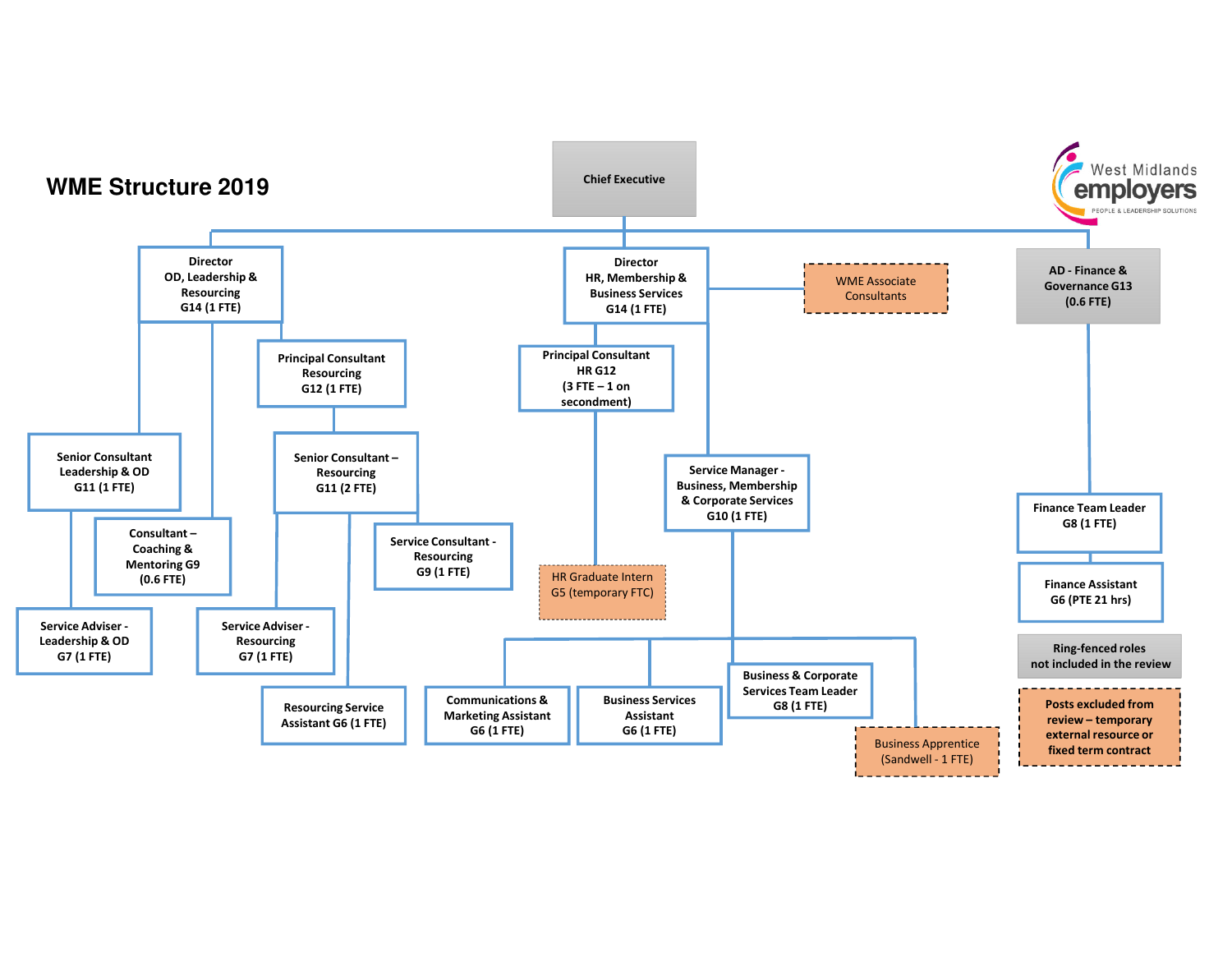## WME Job Families & Hierarchy

| Chief Executive G16                         | Responsible for setting the vision and direction of the organisation and overseeing all aspects of consultant delivery and business services                                                                                                                                    |                                                                                                                                                                                                                                                                    |                           |
|---------------------------------------------|---------------------------------------------------------------------------------------------------------------------------------------------------------------------------------------------------------------------------------------------------------------------------------|--------------------------------------------------------------------------------------------------------------------------------------------------------------------------------------------------------------------------------------------------------------------|---------------------------|
| Director G14                                | Responsible for providing a breadth of service delivery and/or very specialist subject matter expertise to the business. Operating across the full breadth<br>of consultant and business services as part of the Management Team.                                               |                                                                                                                                                                                                                                                                    | <b>Assistant Director</b> |
| <b>Principal Consultant</b><br>G12          | Responsible for delivering services as a subject matter expert in<br>multiple disciplines. Operating across the breadth of WME's service<br>portfolio, creating new products and services and shaping thought<br>pieces and research. Is a representative on Extended Mgt Team. |                                                                                                                                                                                                                                                                    | G13                       |
| <b>Senior Consultant</b><br>G11             | Responsible for delivering services as a subject matter expert in a<br>family' of related services portfolio. Delivering and evolving existing<br>products and working with clients to meet their needs, by shaping<br>new products.                                            |                                                                                                                                                                                                                                                                    |                           |
| <b>Service Consultant</b><br>G <sub>9</sub> | Responsible for delivery as a specific subject matter expert in a<br>defined service portfolio. Evolving the service and working with clients<br>to meet their needs, by shaping new products.                                                                                  | Responsible for the management of a business service, as a subject<br>matter expert. Accountable for managing the delivery and<br>performance of this service and management of teams delivering that<br>service. Ensuring new services are developed as required. | Service Manager<br>G10    |
| Service Adviser<br>G7                       | Responsible for supporting the delivery of core WME services -<br>managing and responding to requests from clients for delivery around<br>a specific portfolio.                                                                                                                 | Responsible for allocation of resources for the delivery of a business<br>service at WME, including meeting an agreed SLA and for delivery of<br>aspects of that service.                                                                                          | <b>Team Leader G8</b>     |
| Service Assistant<br>G <sub>6</sub>         | Responsible for delivery of a range of business services supporting a<br>specific service or specialism (e.g HR, Coaching or Resourcing)                                                                                                                                        | Responsible for delivery of a range of business services supporting the<br>operation of WME.                                                                                                                                                                       | <b>Assistant G6</b>       |
| Graduate Intern<br>G <sub>5</sub>           | Graduate in HR providing specialist support an input to the wider<br>team – capped to 6 or 12 month placements.                                                                                                                                                                 | Responsible for providing support to WME's service offering in<br>accordance with the specific focus of an apprenticeship.                                                                                                                                         | Apprentice                |